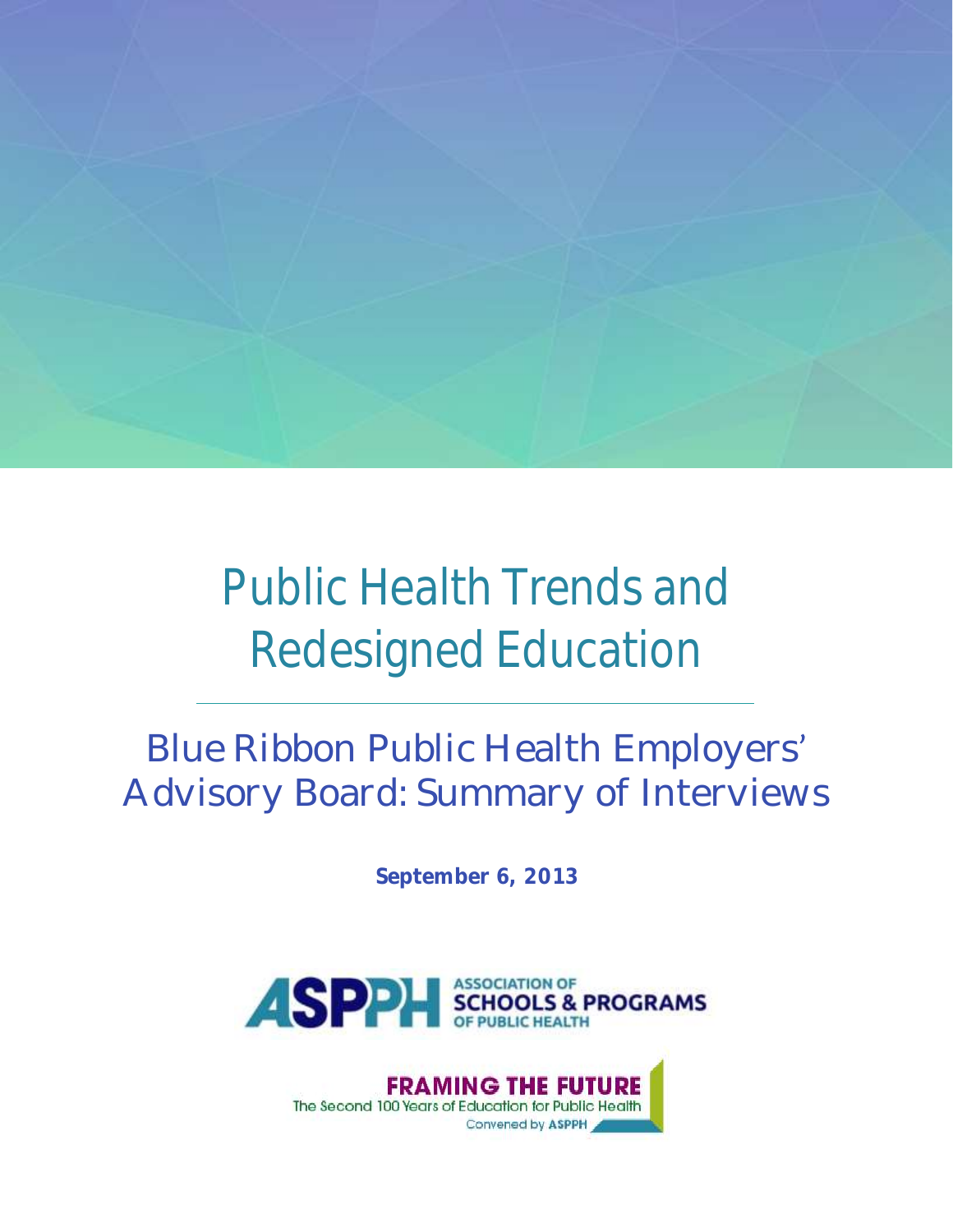## Overview

As the *Framing the Future* task force continues to reconsider the second 100 years of education for public health, employers provide an on-the-ground perspective about the knowledge, skills, and attitudes that the next generation of graduates will need. Under the leadership of David J. Fine, President & Chief Executive Officer of St. Luke's Health System in Houston, TX, the Blue Ribbon Public Health Employers' Advisory Board was formed to solicit that perspective. The 32 members are drawn from the public, private, and nonprofit sectors. A list of members is attached to the end of this report.

In May and June 2013, staff from the Association of Schools and Programs of Public Health (ASPPH) conducted brief telephone interviews with all members of the Advisory Board to discuss emerging trends in public health and ask how public health graduates should be educated to address them. Members were asked these questions:

- What are the major emerging trends in the field of public health that should be considered in preparing future public health graduates for the workforce?
- What unique values, perspectives, or capabilities do you think public health graduates should bring to an organization?
- What do you believe should be the essential elements of a newly designed public health education system in the 21st century United States?
- Any other comments on public health education?

This report briefly summarizes the comments of Advisory Board members. Section II covers emerging trends in public health. Section III describes the essential elements of education in public health. A list of the critical areas of public health identified by the Advisory Board is attached as Appendix I at the end of this report.

While this synthesis is not comprehensive, it does compliment the work that has been extensively covered by more rigorous reports, including *Health Professionals for a New Century: Transforming Education to Strengthen Health Systems in an Interdependent World* (Frenk and Chen, 2011) and *Who Will Keep the Public Healthy: Educating Health Professionals for the 21st Century* (Institute of Medicine, 2002). But the anecdotal observations and insights offered in confidence by this highly accomplished group highlight the importance of developing the essential elements of education for public health that are commensurate with the needs of employers.

> "Philosophy is forever, skills are essential, knowledge is quickly dated." $1$

 $1$ The

quotes in this report are taken directly from interviews with Advisory Board members, who provided their candid comments in confidence.

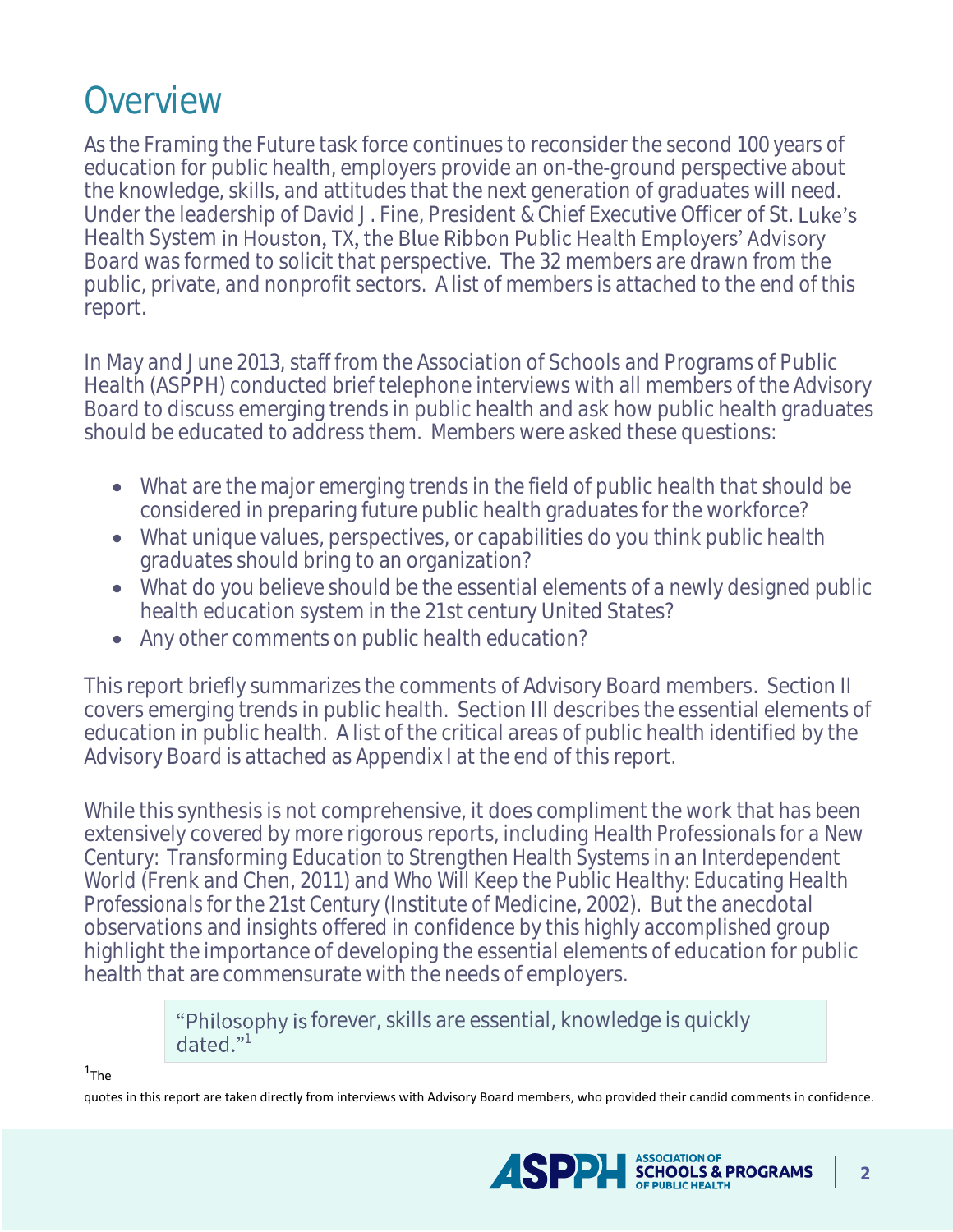# Emerging Trends in Public Health

There is a consensus among the interviewees that vast and unpredictable changes are coming to society, the environment, and the field of public health. Absent certainty about what those changes will look like, effective public health work demands access to well-organized information, opportunities for lifelong learning, and the ability to adapt. Among broad trends noted by the interviewees:

#### The core value of public health remains its commitment to the health of populations.

The field is framed by the perspective that the health of individuals is part of the health of all, that resource allocations should be weighted towards "the broader good"; that larger societal forces influence health; and that there is a special responsibility to serve disadvantaged and high-risk populations, not just to provide clinical care for those who walk into a provider's office.

#### Public health and the health care system are increasingly driving towards interrelated goals.

Among many factors promoting the overlap: the commitment to prevention and focus on population health that is embedded in the Affordable Care Act; shifts in reimbursement and an urgent need to reduce costs; an emphasis on quality, performance measurement, and accountability; growing interest in interdisciplinary strategies and teamwork; and widespread recognition that communities play an essential role in health.

As the health care system is restructured, the **conversation needs to focus on "health"** through a continuum and not be specifically focused on public health, nor just on

health care. An artificial distinction between the disciplines exists. Resources are skewed towards health care delivery and public health has not been very effective at

"Public health and health care have grown apart for many years. They need to come together..."

reaching across the table to clarify and assert its role in a changing landscape. The ability of public health to lead, manage, and collaborate with the health delivery sector is fundamental to redesigning current models in order to produce healthier populations, improve the patient experience of care, and build a more cost-effective system.

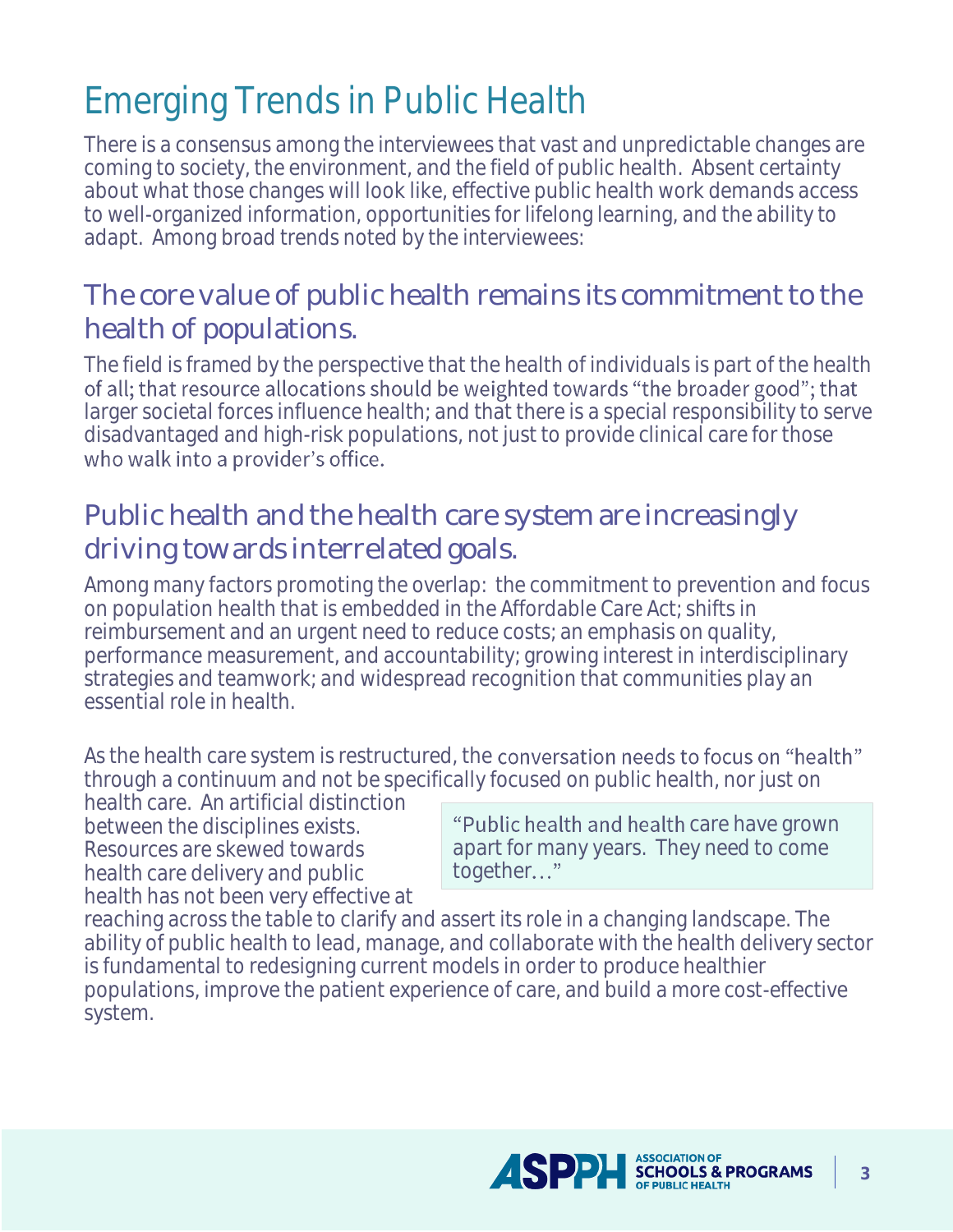### Global health is public health.

Sharp distinctions between local and global issues seem increasingly irrelevant when

#### "A global focus broadens our thinking."

infectious agents can arrive at any airport; carbon emissions on one continent influence agriculture on another; many

tobacco, food and beverage companies are global enterprises; and workforce shortages in one country compound health risks elsewhere.

While resource-poor countries increasingly needing organizational, financial, and human resources capacity-building, in addition to public health focused assistance, a global perspective needs to be based on bi-directional learning and a rich understanding of the influence of culture on health. Field opportunities that bridge the gap between theory and practice are essential to promote a fuller appreciation of the global dimensions of public health.

#### The demand for public health workers is broadening, with opportunities across many settings.

While population health will remain important to local, state, and federal government agencies with a health-related mission, it is also of increasing interest to businesses and an array of not-for-profit and public sector entities engaged in education, transportation, civic affairs, housing, design, international development, healthrelated activities, and more.

The value here is not merely more job openings, but the opportunity for creative

No really important public health problem will be solved by public health alone. We need to find others who have a stake in the issue."

collaborations as public health gains influence and visibility. Integration across fields and the formation of new partnerships are at the core of community redesign, increased access to fresh foods, and ready opportunities in the built

environment to exercise, for example. Public health has a unique role to play in helping to bridge organizational, philosophical, and political barriers to build interdisciplinary networks.

#### Public health skills can be applied in many fields.

A public health degree focuses on specialized critical thinking and analytical skills, combined with generalized knowledge in a number of topic areas, and offers a unique way to problem solve that can be used in many fields. This training allows public

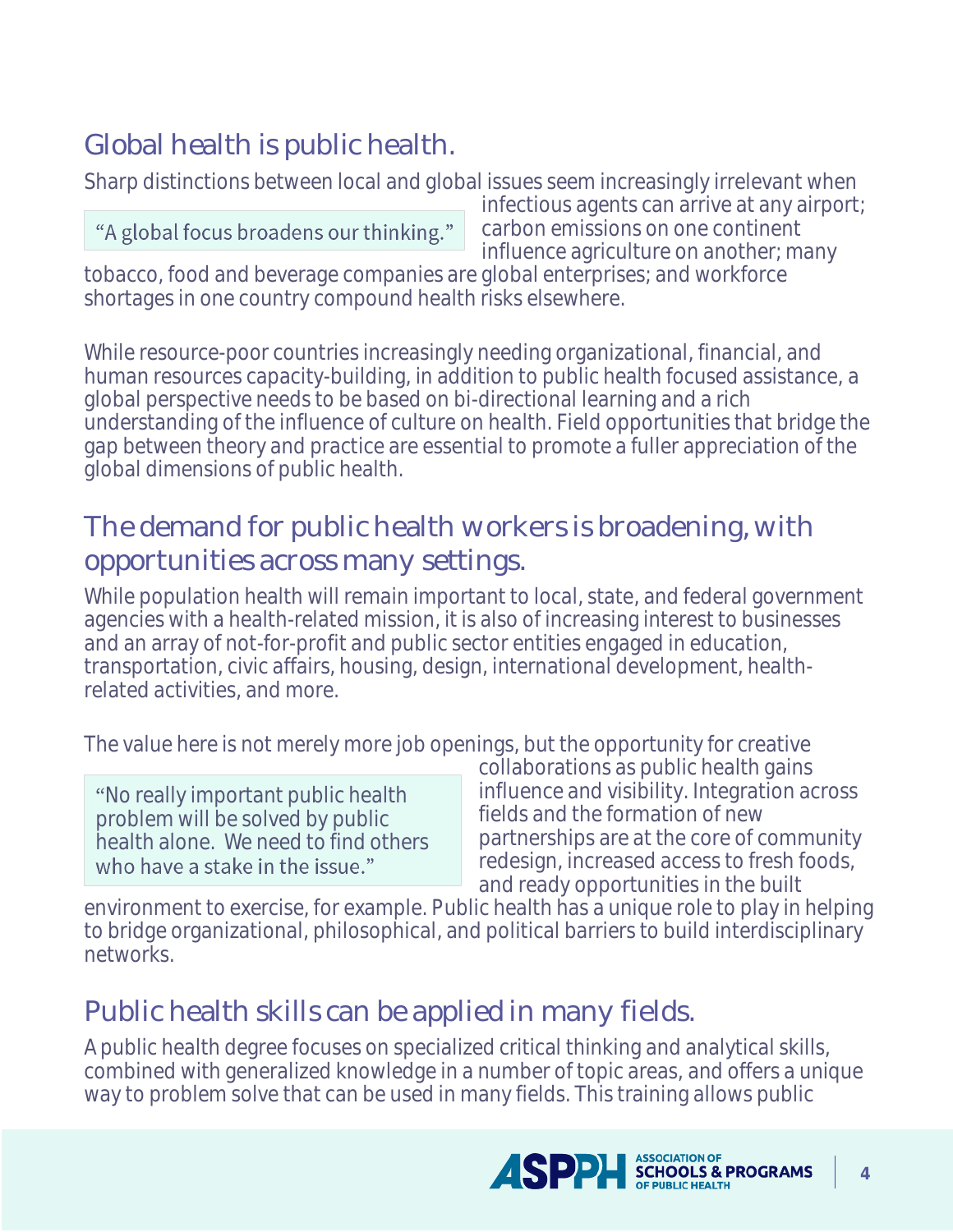health workers to move beyond an immediate problem to a larger and more conceptual view when contributing effectively as a team member.

#### A commitment to social justice and the common good is woven through education in public health.

Schools and programs should view the public health curricula as a tool to serve a

larger good. In general, public health training draws altruistic people interested in social causes and eager to serve. Attracting committed, hard-working people who recognize the relationship

What draws people to public health is a sense of service and compassion. Schools should not drive that out of people, but equip them with the skills and tools to turn compassion into program "

between personal and social benefit has special importance, particularly when public health is at times under political scrutiny.

#### Law and policy are core tools for intervening to advance public health.

"Policy drives everything that we do."

Policy is a fundamental tool for bringing about change – for example, through food and menu calorie labeling, removal of toxins, and advancing workplace safety.

Increasing public awareness of the issues, understanding the impact of the political process, learning where influence resides, cross-walking public health and other parts of the health system, advocating for changes in laws and regulations, engaging the media, and bringing the public and private sectors together are all tools for influencing policy.

#### Fiscal constraints are a given, but shifting priorities will weigh against some areas more than others.

Decreasing governmental support for public health will focus more attention toward return-on-investment principles, and put a higher value on budgeting, priority-setting, and efficient program implementation. New financing mechanisms may emerge, such as through the Affordable Care Act, and public health offers many of the tools needed to emphasize and measure population-based outcomes.

Vast amounts of data are becoming available to researchers, practitioners, policymakers, and the public.

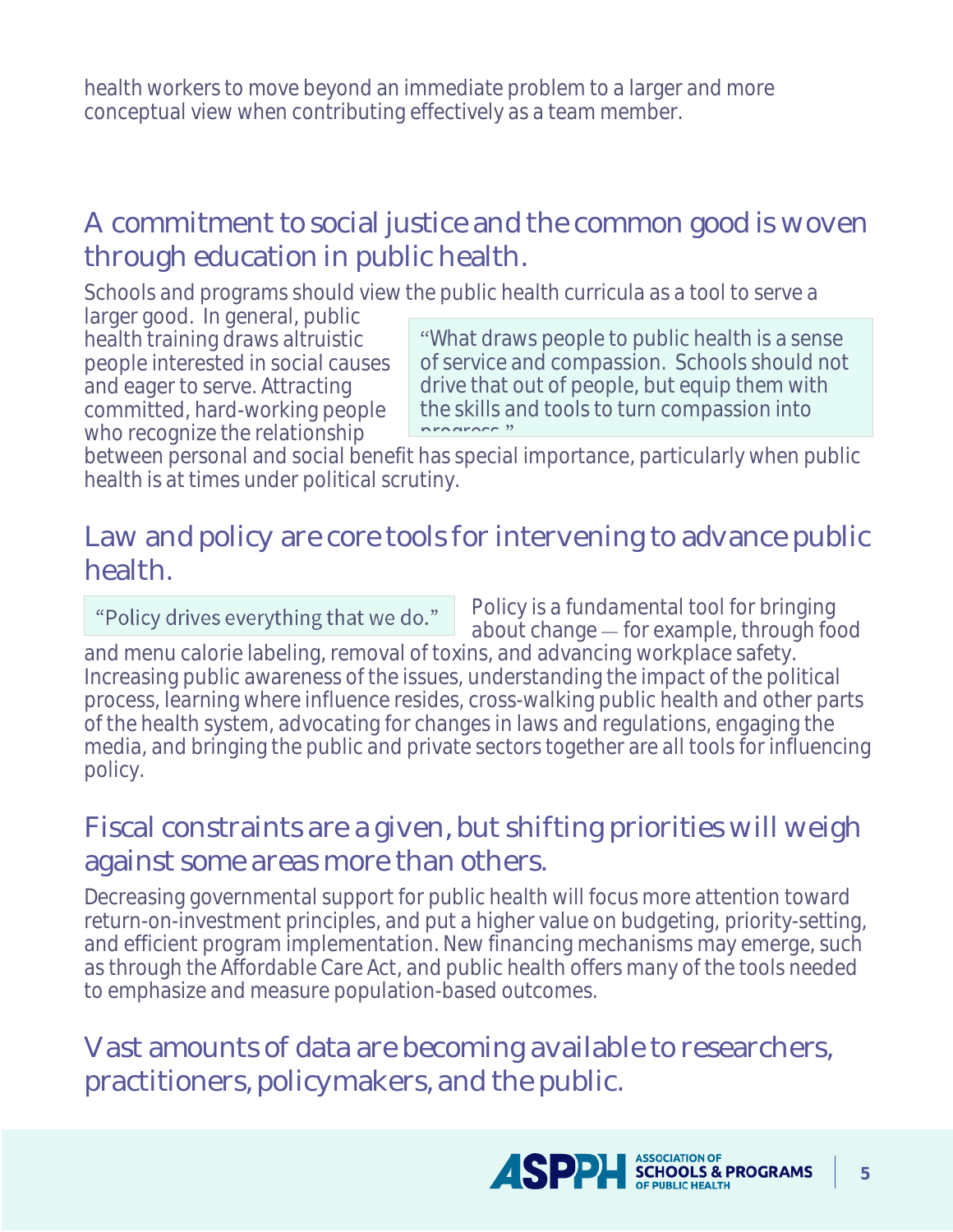Technology and the information revolution are bringing about "big data" - information that can be analyzed to guide decisionmaking, provide information for health

"Know the science to interpret the data. Be truth tellers."

impact assessments, influence how consumers think about health, and point the way to effective prevention. In addition to de-identified data that is explicitly healthrelated, such as genetics and medical records, countless other de-identified data e.g., media and shopping habits — can be layered on to analyses to segment populations under study, while still fully respecting individual privacy.

Much more is coming, including the wider use of geo-tracking, which allows incidents and interventions in remote locations to be monitored, and Geographic Information Systems to paint a picture of interacting variables, such as pollution patterns, transportation routes, and availability of fresh produce. If we can deal effectively with the resulting volume of data, we will have new opportunities to improve population health, allocate resources more strategically, increase public health partnered interventions, and prevent and manage infectious and chronic diseases.

#### Research and science will continue to gain prominence as the appropriate foundation for public health recommendations.

Epidemiology remains the core science of public health, but comparative effectiveness

Science gives cogency to point of view. Without it, we just have an opinion."

research, informatics, big data, evaluations, and root cause analysis are also essential tools for assessing impact, along with identifying the best evidence-

based practices. Systems thinking and rigorous analytics allow public health workers to discern the effective elements of an intervention, develop actionable plans, and measure change. Ultimately, public health must be able to answer questions like, "What are we getting for our money?"

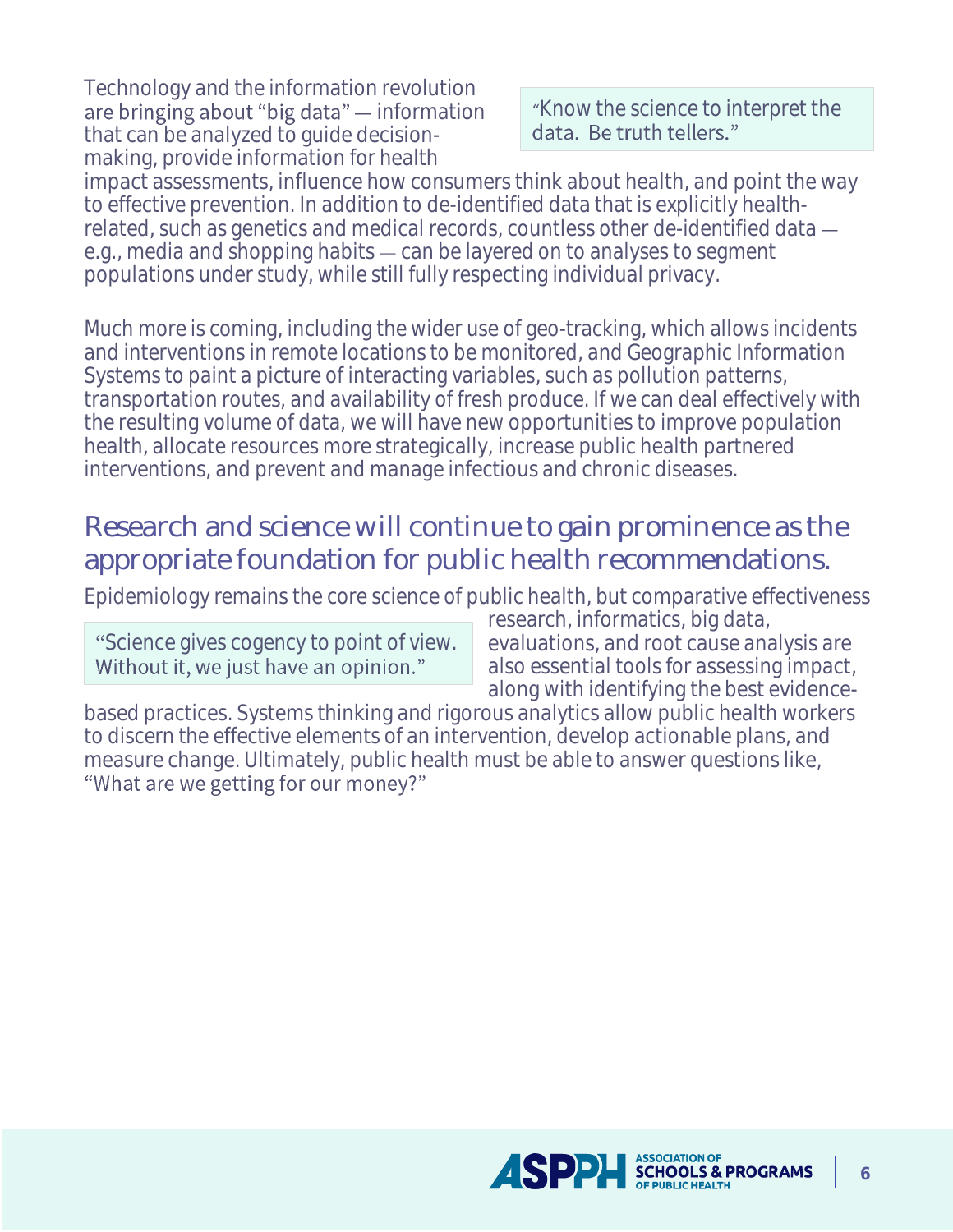# Essential Elements of an Education in Public Health

Graduates of public health schools and programs need a solid foundation in the fundamentals of public health, both as generalists and specialists, whether they pursue a career in public health, or a related career in law, medicine, government, health care systems, etc. Any public health curriculum must impart a broad range of skills and knowledge to help students understand how the world works - but importantly, it must also promote the passion and capacity to make it work better and lay the foundation for lifelong learning.

An education in public health should ensure that students are grounded in:

#### Problem-solving

Education in public health should produce critical thinkers who can identify gaps in

"An MPH brings a unique way to problem solve."

knowledge and react quickly, because in an uncertain world, it is impossible to fully anticipate the future. The field needs "adventurers" prepared to apply what they know into unknown areas of public health.

#### How the health system works

Public health graduates must understand the relationship among medical care, the public health system, and the factors that promote or damage health, and how they interact, including behavior, environment, genetics, and clinical care, along with health policy, and the role of government.

#### Leadership

Development of leadership skills to build relationships are key in order to advocate for public health and engage other parts of the health sector as well as non-health focused sectors. By inculcating elements of leadership into education, graduates will be prepared to lead in their chosen fields.

#### Management and teamwork

More management skills should be incorporated into education for public health so that graduates become effective managers who understand how to work in teams and across disciplines. Their skill set should include knowledge of organizational culture and process improvement, including how organizations work, develop, and change.

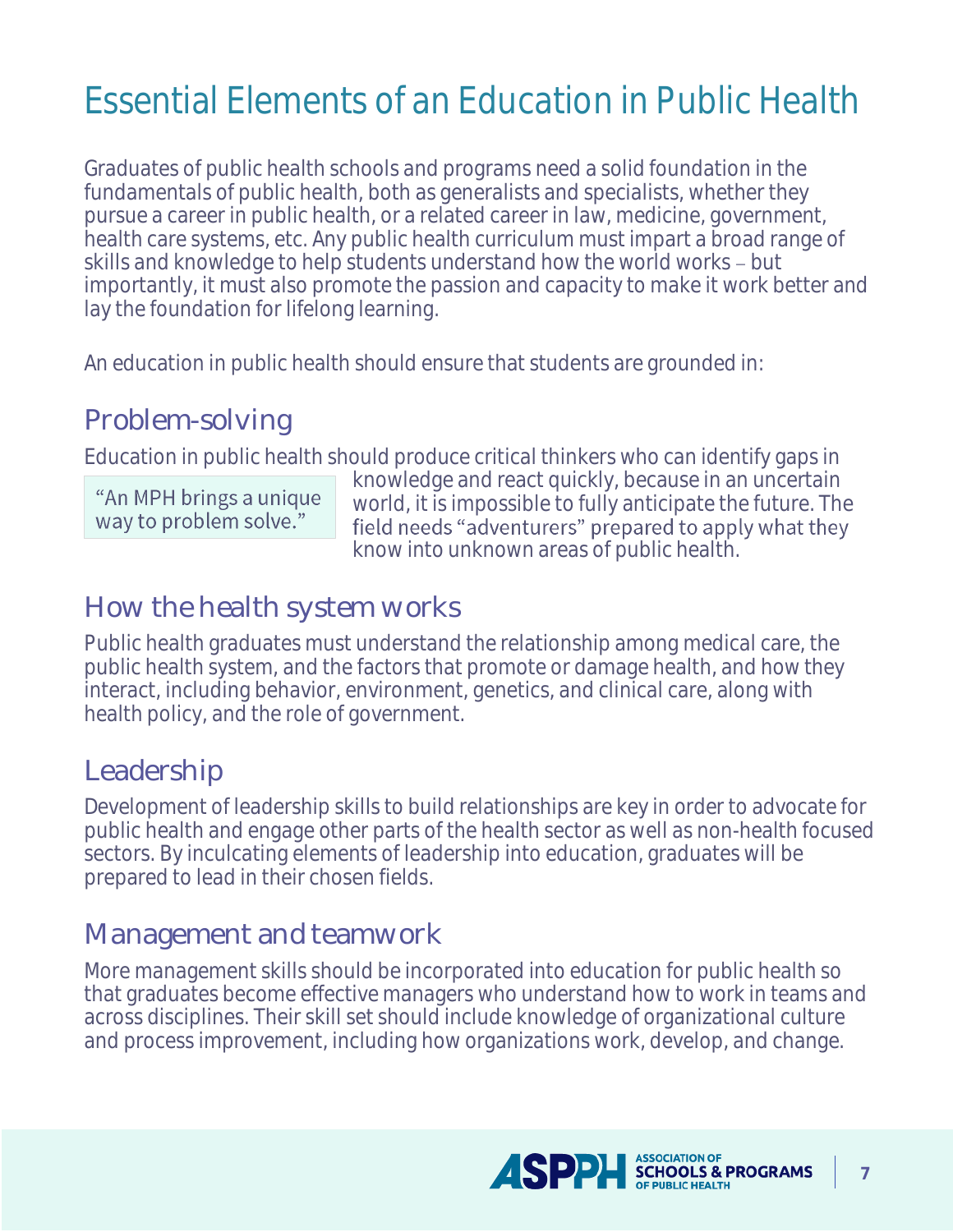Recognizing that organizations are increasingly flat, public health managers also need to feel comfortable working collaboratively, and understand viewpoints and purposes. They need to be "integrators" who can engage other sectors and bring people together as value-added teams to solve problems and achieve health outcomes.

### Global health

A global perspective benefits everyone, even those who stay in local health departments or never leave the United States. Global health should be a part of every public health students' education, beyond a specific three credit course. In a nation of immigrants, all public health workers need to understand cultural and geopolitical sensitivities, power dynamics, and the influence of culture on health. Global health presents an opportunity to learn and adopt different models and best practices.

### Policy

Policy should be rolled into education for public health, so that graduates have a fuller understanding of the policy process and are prepared to advocate for change. An historical perspective should be part of the curricula so that students understand the

nation's past policies as they help to form future ones. They also need a fuller understanding of how public health professionals interact with advocacy groups. The case study method can be applied to demonstrate strategies for influencing policy.

"More graduates need to understand the policy process, how it works and how to advocate for change."

### Analytic methods

Knowledge about the public health science of epidemiology, biostatistics, and quantitative analysis is significant in the training of public health graduates in order to

"You need epidemiology/biostatistics skills. If you don't have them when you graduate, then you don't have them for the rest of your career."

create and access data from multiple sources, and analyze and quantify that information. In addition, qualitative methodology is important for adding substantive knowledge to systems functions and evaluations. Using various

analytic methods to understand how information can be optimized for decisionmaking is an essential problem-solving tool.

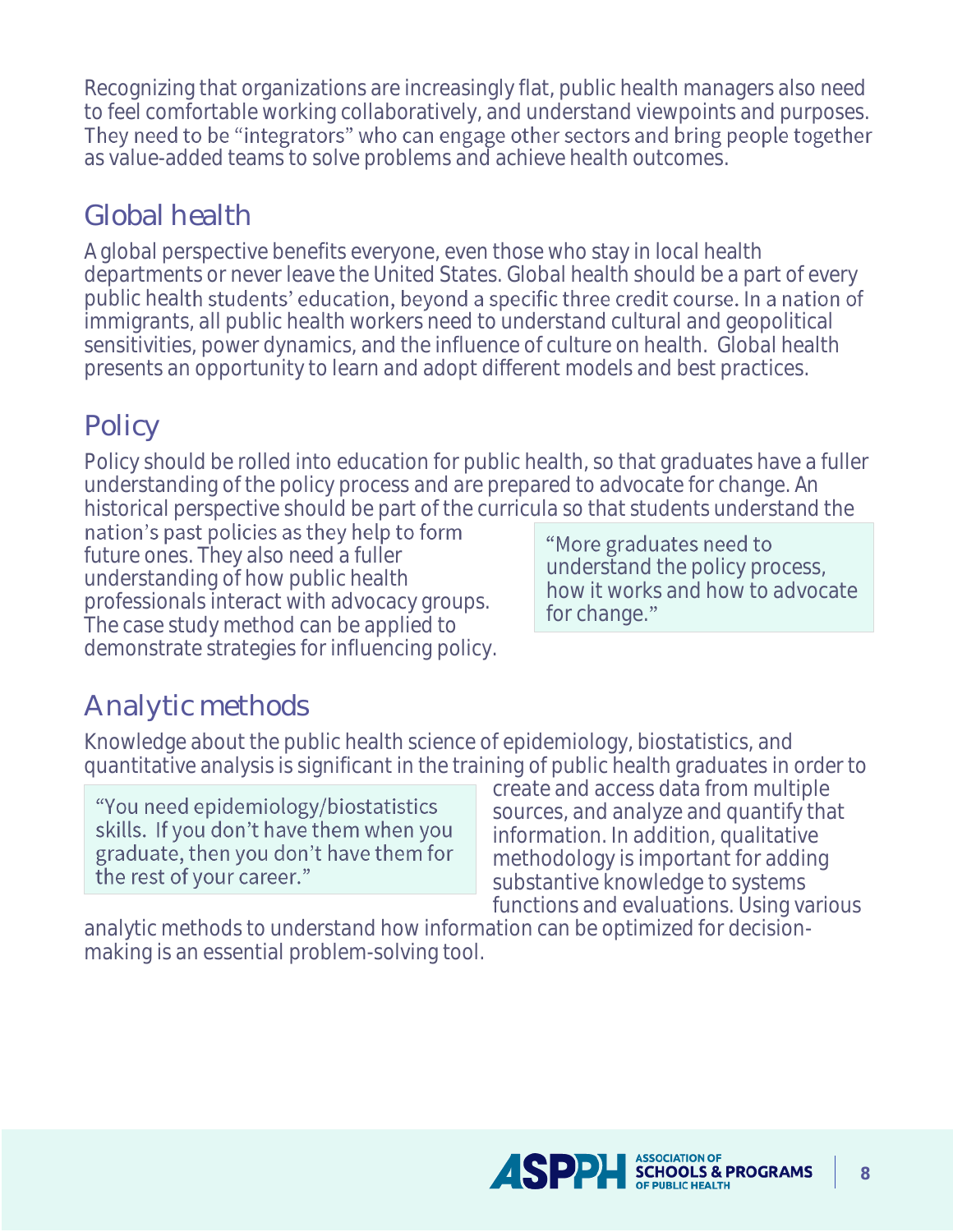### Technology and information

As the world becomes ever-more technologically sophisticated, public health students need to understand and use information technology, social media, and mobile

applications effectively. These will have enormous implications for health and health care in ways that cannot yet be anticipated – for example, some kind of "telepublic health," comparable to what is happening in medicine

"Information science has been underappreciated by schools of public health. The tools could be much more involved in public health - for example, surveillance needs to be modernized with information technology capabilities."

could offer a partial solution to workforce shortages.

#### Budgeting and finance

Finance is not a strong component of public health curricula, but fuller knowledge of budgeting, financial modeling and planning, economics, resource sustainability, and

"The modern public health graduate needs to worry about budgets and spreadsheets."

other core business skills is increasingly required. Even public health workers who are not directly managing budgets are affected by

them and expected to make decisions based on available resources. While there is only so much time in the public health degree curriculum, budget and finance skills may be developed through case studies and capstone projects.

#### Communications

Writing and public speaking should be woven throughout the curriculum, with exposure to the use of technology to enhance communication. In addition, learning how to identify, analyze, and effectively communicate with multiple audiences is key for information exchange with partners and populations. Whether it is writing grants and journal articles, sharing insights through social media, commenting on data and

"We do a poor job on oral and written communication skills. They [graduates] know their piece [e.g., epidemiology, biostatistics] but they need the communication skills to tie into policy."

analyses, negotiating across disciplines, or advocating for policy, good communication skills are necessary to support work in any environment.

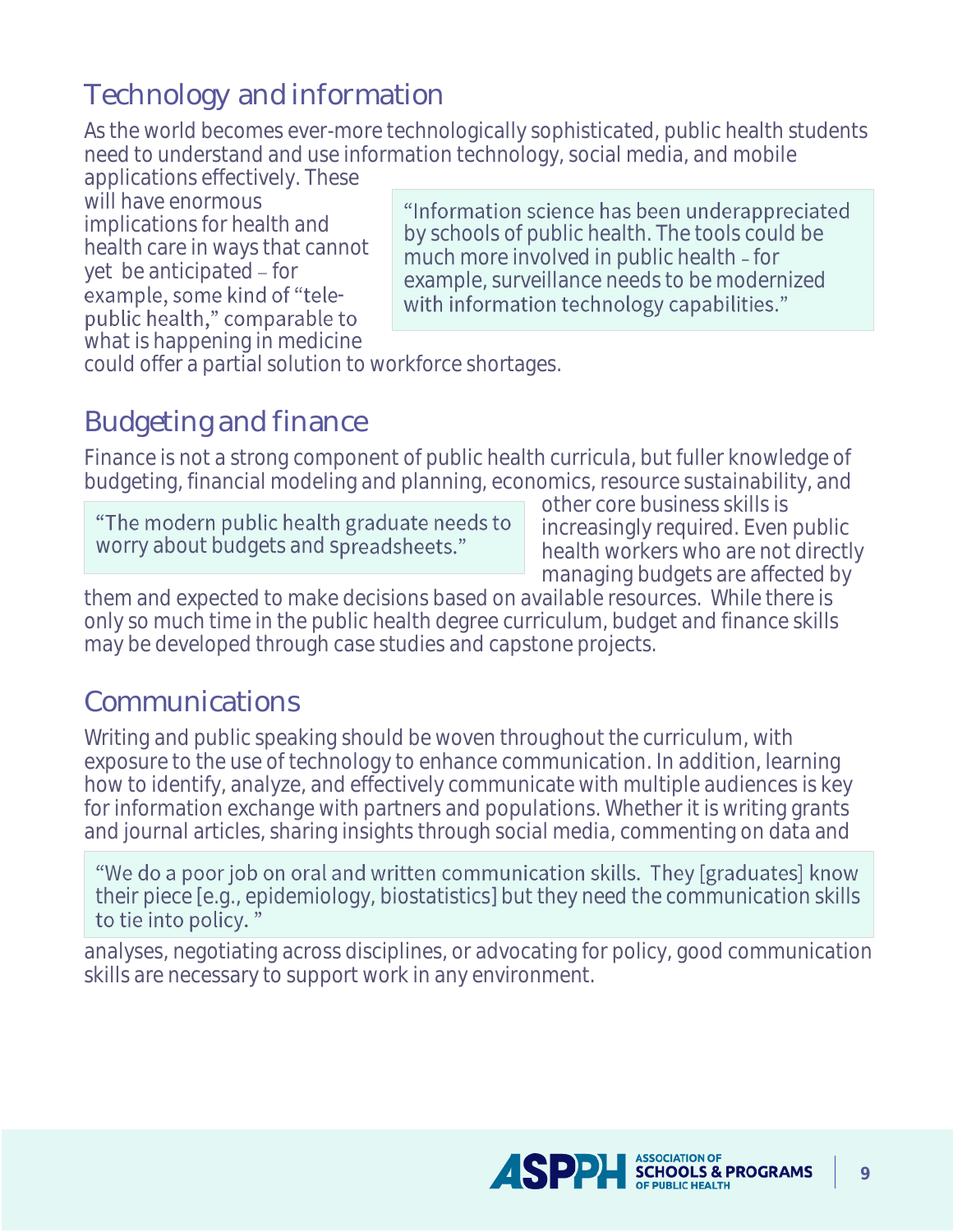#### Other observations

In addition to identifying the knowledge essential to an education in public health, interviewees emphasized that:

*Education in public health should be interdisciplinary.* A premium on education across disciplines should be embedded in the core courses required of public health graduates.

"Public health graduates need to be multilingual. They need to talk finance, health care, and science."

In particular, there is great need, and huge opportunity, to integrate public health and health care training and promote more interaction between public health schools and programs and with other sectors of the university, such as behavioral and social sciences, engineering, and urban planning.

*Field experience is critical.* Employers from government, non-profit, and private sectors are increasingly looking for new hires with real-world public health experience who can be quickly integrated into an organization. Advancing learning through practical, hands-on experiences – such as obligatory capstone projects, case studies, and courses focused on how things actually work in the field, in both traditional and nontraditional public health settings – helps connect core public health training with issues on the ground.

*Public health schools and programs should view their relationship with students as lifelong.* These institutions can play a role in helping graduates throughout their careers with continuing education and networking; for their part, graduates should expect that mentoring students and giving back in other ways is part of the bargain.

This publication was supported under a cooperative agreement from the Centers for Disease Control and Prevention (CDC) through the Association of Schools and Programs of Public Health (ASPPH) Grant Number 1U36OE000002. The contents of this article are solely the responsibility of the authors and do not necessarily represent the official views of CDC or ASPPH.

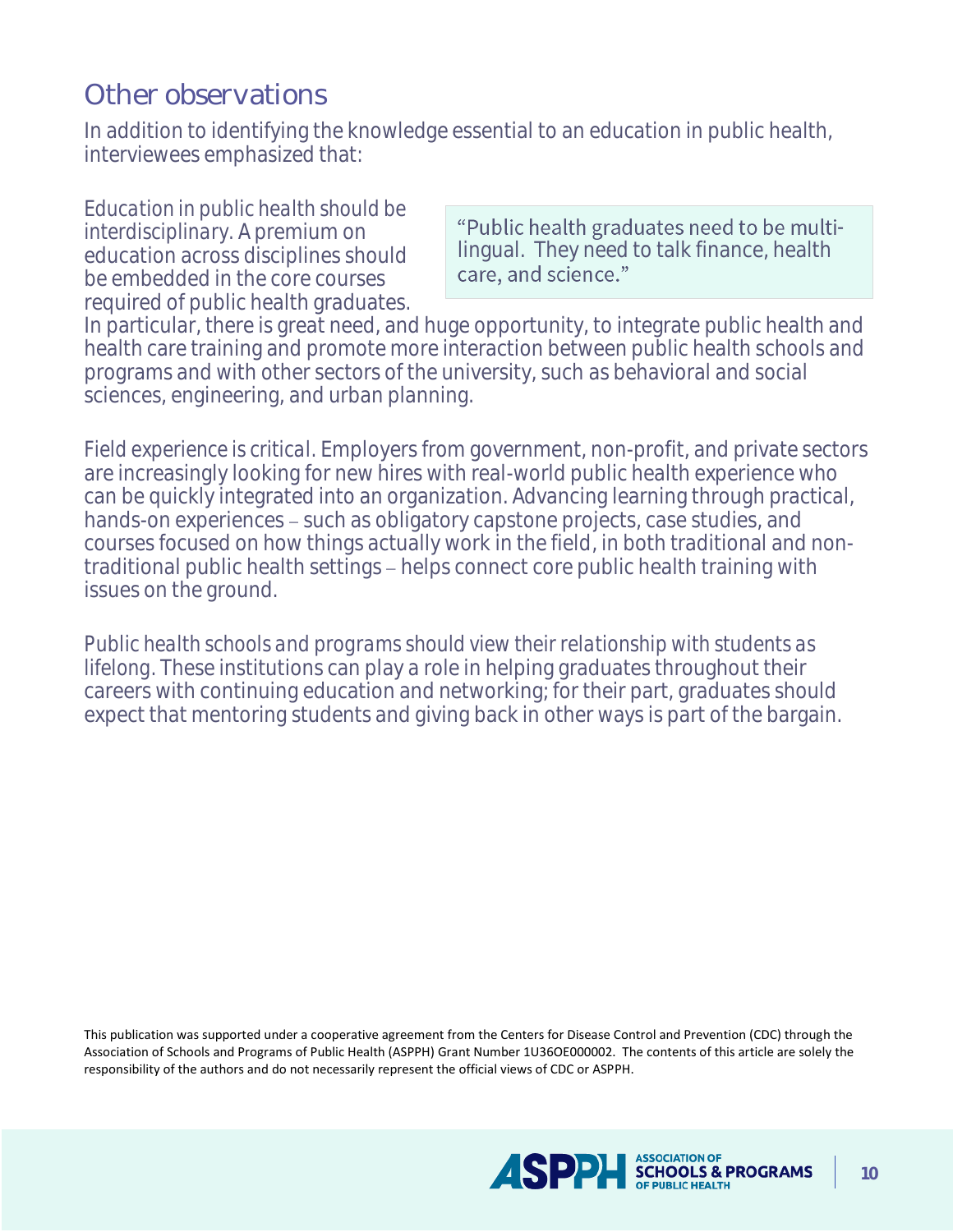# Appendix I: Critical Areas of Public Health

These are among the key topics identified by interviewees as likely to draw attention and resources in the coming years from practitioners, researchers, and policymakers:

- Access to nutritional foods
- Access to prenatal care
- Aging population
- Aging public health workforce
- Behavioral economics
- Built environment
- Climate change
- Disaster and emergency preparedness
- Emerging infections
- Fnyironmental health services
- Food safety
- Health disparities
- Infectious disease management and antibiotic resistance
- Interrelationship among behavior, genetics, environment and access to health care
- Interprofessional collaboration
- Non-communicable diseases
- Personalized medicine
- Social determinants of health
- Surveillance
- Vaccinations

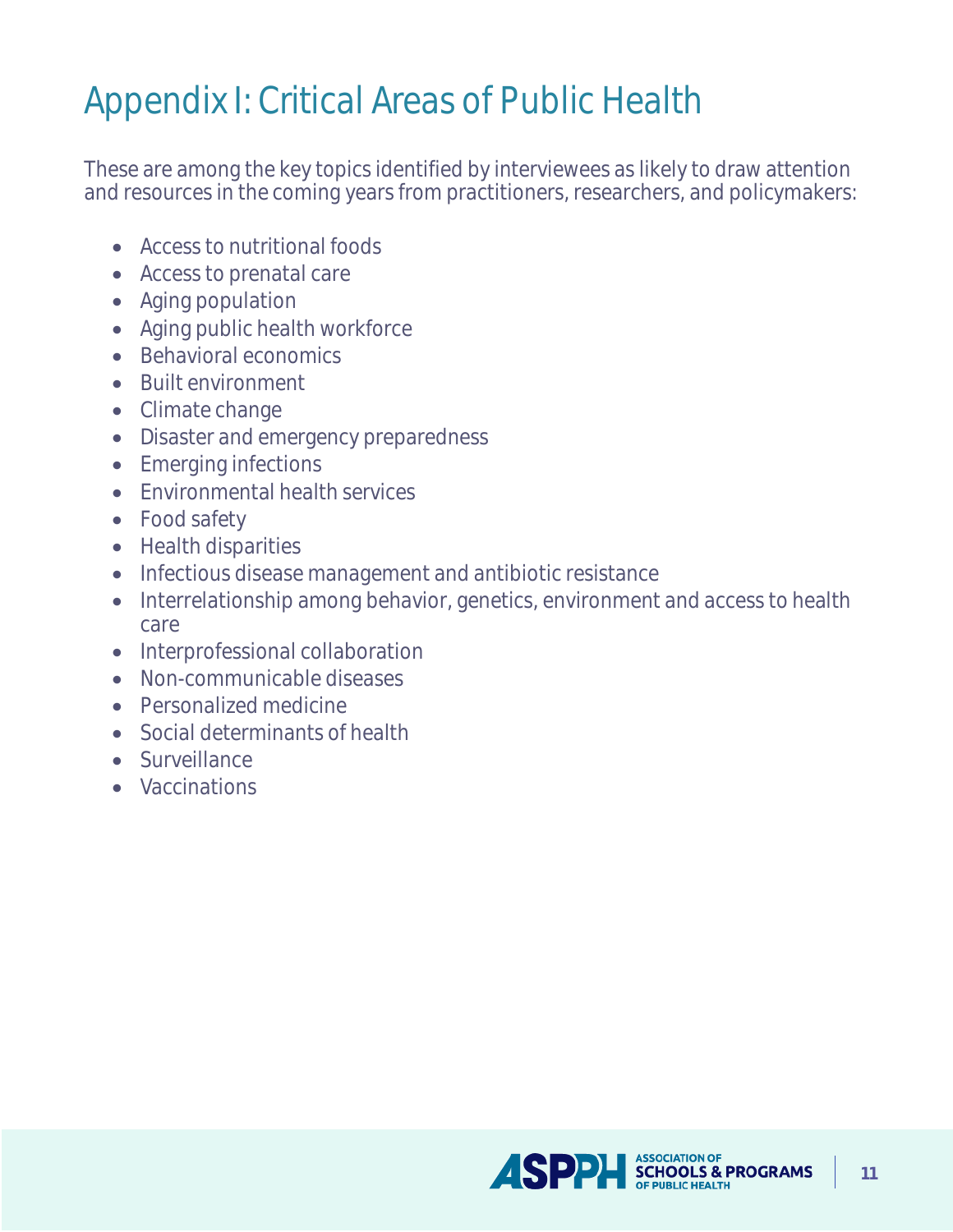# Blue Ribbon Public Health Employers' Advisory Board

### Chair:

David J. Fine, President & Chief Executive Officer, St. Luke's Health System

#### Members:

- Mark P. Becker, President, Georgia State University
- Jo Ivey Boufford, President, New York Academy of Medicine
- Willard Cates, President Emeritus and Distinguished Scientist, FHI 360
- Frank B. Cerra, Professor of Surgery, McKnight Presidential Leadership Chair, University of Minnesota
- Benjamin K. Chu, President, Southern California and Hawaii Regions, Kaiser Permanente
- Terry L. Cline, Commissioner of Health and Secretary of HHS, Oklahoma State Department of Health
- Susan Dentzer, Senior Health Policy Advisor, RWJ Foundation
- Jonathan E. Fielding, Director of Public Health and Health Officer, LA County
- Harvey V. Fineberg, President, Institute of Medicine
- William H. Foege, Senior Advisor, Bill and Melinda Gates Foundation
- Peter J. Fos, President, University of New Orleans
- Julie L. Gerberding, President, Merck Vaccines, Merck & Co., Inc.
- Craig A. Jones, Director, Vermont Blueprint for Health
- Aijaz Ali Khowaja, Secretary and Chief Executive Officer, Ibn Sina Foundation, Inc.
- Jeffrey P. Koplan, Vice President for Global Health and Director, Emory Global Health Institute Emory University
- John H. Lawrence, Vice President, Cardiovascular Global Clinical Research, R&D, Bristol-Myers Squibb
- Joel Lamstein, President, John Snow, Inc.
- Tony J. Lin, Chief, Department of Internal Medicine and Associate Medical Director, Hospital Services, Kelsey-Seybold Clinic
- John R. Lumpkin, Senior Vice President and Director, Health Care Group, Robert Wood Johnson Foundation
- James S. Marks, Senior Vice President and Director Health Group, Robert Wood Johnson Foundation